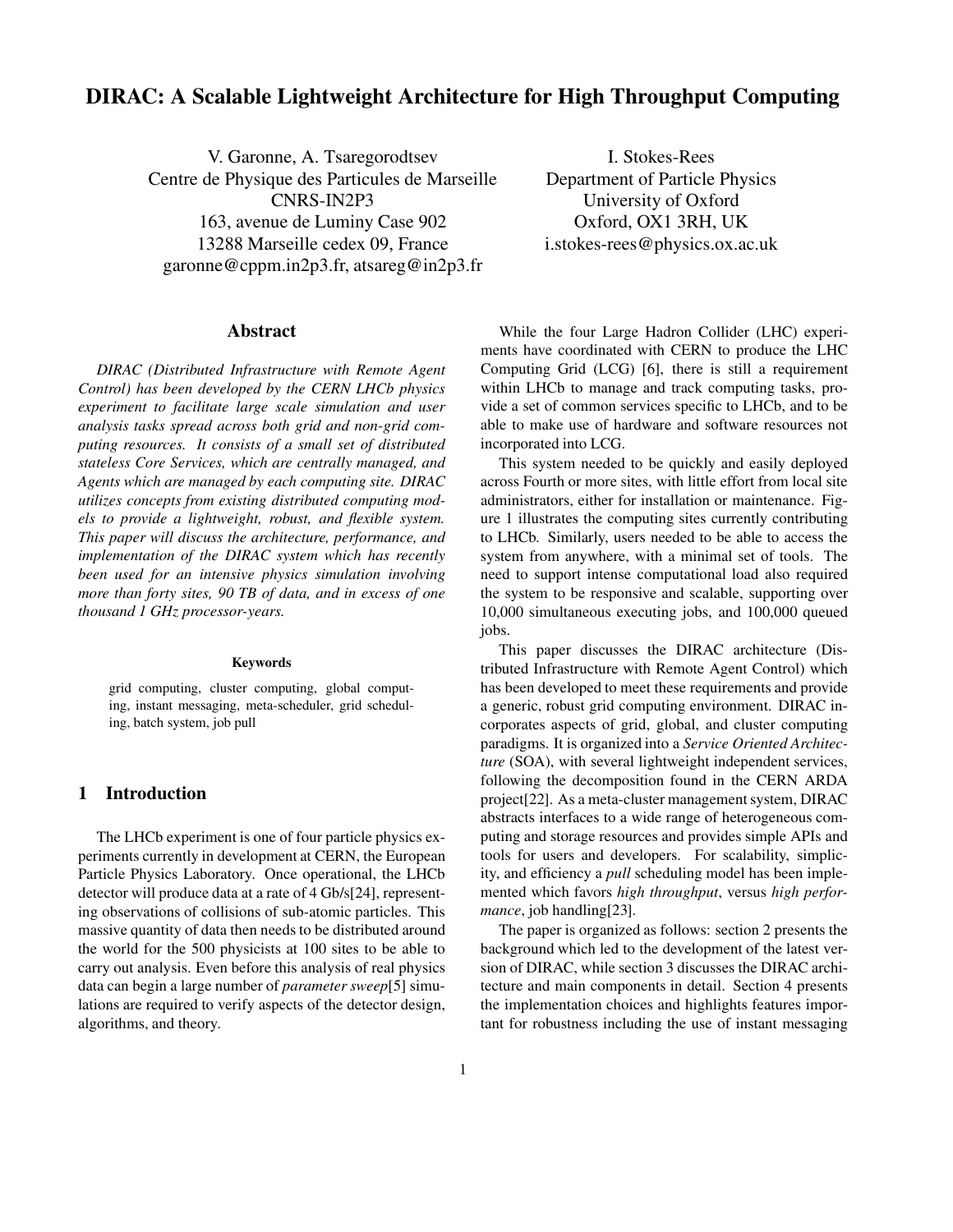

**Figure 1. Sites running DIRAC**

technology. Section 5 discusses working experience. Section 6 outlines plans for future development, and section 7 finishes with conclusions.

### **2 Background**

Many modern cluster configurations, and all global computing models, focus on *high throughput*, which attempts to maximize the number of jobs completed, on a daily, or longer, basis. This is typical of situations where the supply of computational jobs greatly exceeds the available computing resources, and the jobs are generally not time critical. This strongly favors a *pull* model, where computing resources request jobs from a large job pool. In contrast, a *push* model attempts to centrally optimize the allocation of jobs to resources, and can be overwhelmed by the scale of this problem. A *pull* model only needs to find one job to match one resource, and only when a resource makes a job request.

In 2002 the first version of DIRAC [29] was developed to enable distributed physics simulation, using such a *high throughput pull* based Agent/Service model which could handle the extremely large number of jobs which would be generated. The success of this system validated the broad design principles of *active*, *lightweight* Agents which pulled jobs from *stateless* Services, however the system was only useful for a very limited class of uniform, centrally generated, simulations. The latest version of DIRAC sought to expand on these principles and incorporate the best features of several different computational paradigms. We categorize large scale computational systems into four groups:

- **Super Computer** Specialist machines primarily designed for massive parallel processing with low latency, high bandwidth connections between a large number of colocated processors. Typically used for long runs of a single algorithm by a single user. Examples include the Earth Simulator (NEC), ASCI Q (HP), ASCI White (IBM), and Cray X1.
- **Cluster** Centrally administered high performance commodity hardware, software, and networking designed to provide the most economic computing power for a large number of users at a single site. Resource allocation to users and computation tasks handled through batch queuing software such as PBS[16], Condor[7] or LSF[17].
- **Grid** Federated computing resources which use common interfaces typically to link together computing clusters. The aim is to allow Virtual Organizations(VOs)[14] of users who span institutional boundaries to share computing resources. Examplesinclude the Globus Toolkit [15] used in NorduGrid [11], LCG[6], and EDG[4].
- **Global Computing** *Ad hoc* networks of individual computers, typically desktop machines, which act as slaves for a central job server which usually supports a single parameter sweep application. These operate in a cyclescavenging mode, using idle CPU power, and pull jobs from the server. Some examples of this include SETI@Home[26], BOINC[3], and distributed.net[9].

Of these, the *Super Computer* category is not applicable to LHCb. In a similar manner to grid computing, DIRAC aims to join disparate computing clusters, however without the overhead of significant grid infrastructure being required at each site. By utilizing aspects used in global computing systems, and designing Agents to run at the userlevel, it was possible to streamline the deployment process. DIRAC aims to achieve the same objectives as existing grid and cluster computational systems, which is to present users and developers with a simple, uniform, interface to distributed, heterogeneous computing resources.

### **3 Architecture**

DIRAC can be decomposed into four sections: Services, Agents, Resources, and User Interface, as illustrated in figure 2. The core of the system is a set of independent, stateless, distributed services. The services are meant to be administered centrally and deployed on a set of high availability machines. Resources refer to the distributed storage and computing resources available at remote sites, beyond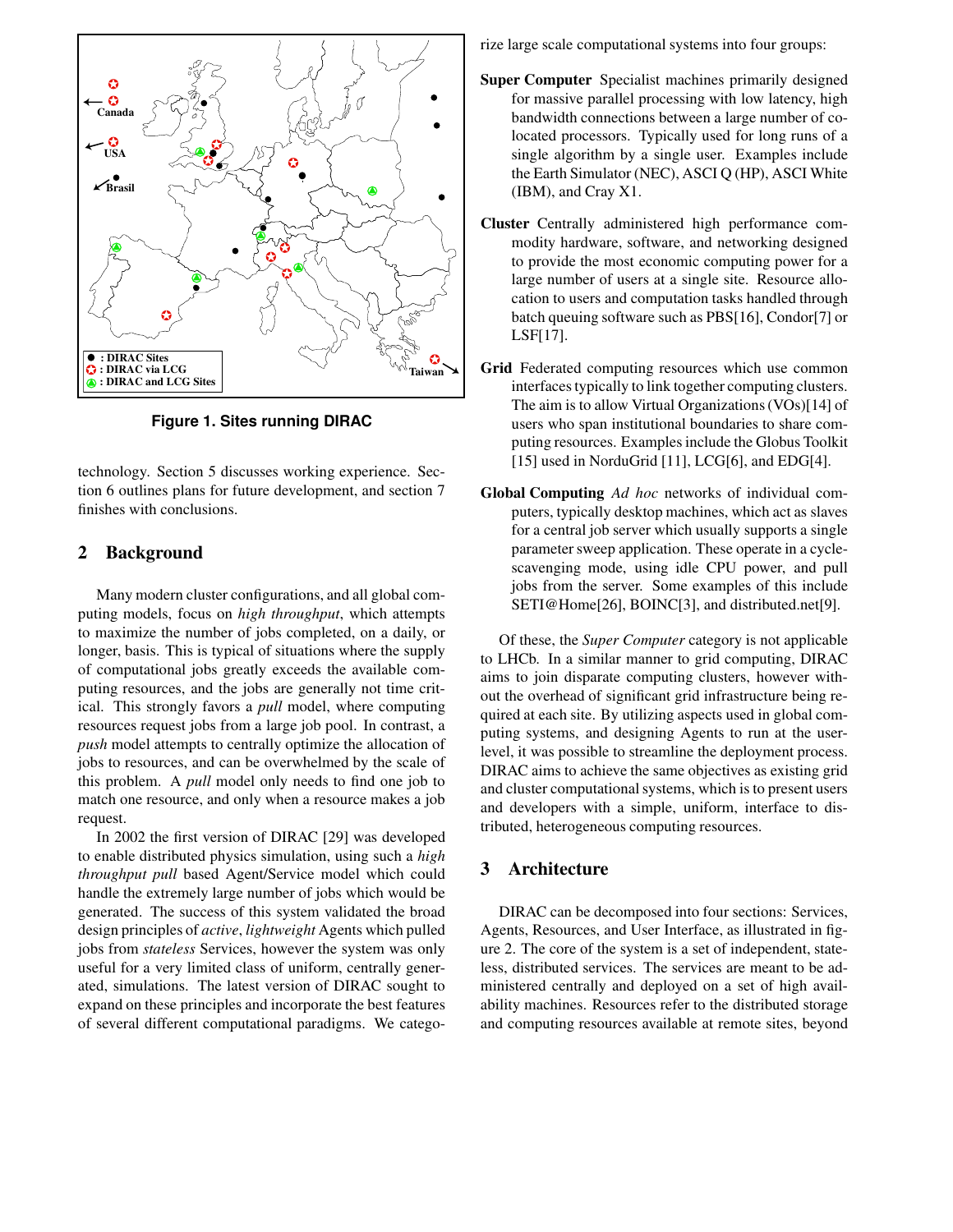the control of central administration. Access to these resources is abstracted via a common interface. Each computing resource is managed autonomously by an Agent, which is configured with details of the site and site usage policy by a local administrator. The Agent runs on the remote site, and manages the resources there, job monitoring, and job submission. The User Interface allows access to the Central Services, for control, retrieval, and monitoring of jobs and files.



**Figure 2. Architecture overview**

Jobs are created by users who interact with the system via the Client components. All jobs are specified using the ClassAd language, as are resource descriptions. These are passed from the Client to the Job Management Services (JMS), allocated to the Agents on-demand, submitted to Computing Elements (CE), executed on a Worker Node (WN), returned back to the JMS and finally retrieved by the user.

An idea borrowed from global computing systems is the cycle-stealing paradigm, where jobs are only run when resources are not in use by the local users. This is similar to common batch system backfill algorithms[27], except that it operates only when there are completely free slots, rather than fitting in short jobs ahead of future job reservations.

DIRAC has started to explore potentials for distributed computing from instant messaging systems. High public demand for such systems has led to highly optimized packages which utilize well defined standards, and are proven to support thousands to tens-of-thousands of simultaneous users. While these have primarily been utilized for person-to-person communication, it is clear that machineto-machine and person-to-machine applications are possible.

The following sub-sections discuss in greater detail the key aspects of DIRAC.

#### **3.1 Job Management Services**

The JMS consists of the following services, as illustrated in figure 3:

- **Job Receiver** Accepts job submissions from clients, registers them to the Job Database and notifies the Optimizer Service
- **Job Database** Contains all the information about the job parameters and dynamic job state
- **Optimizers** Sorts jobs into global job queues and continuously reshuffles them depending on queue states, job load, and resources availability
- **Matchmaker** Allocates jobs to resources by selecting from the global job queues and using Condor Matchmaking



**Figure 3. Job Management Services**

Most of the work in the JMS is performed by the Optimizers. They prioritize jobs in queues using a range of techniques, and utilizing information from job parameters, resource status, file locations, and system state. As a result of this, jobs can be assigned to a particular computing resource which meets the job requirements, such as replicas of input data files.

Optimizers are designed to be customizable, and simply need to implement a standard interface for interacting with the queues they manage. Multiple Optimizers can exist in the system at the same time, and can be dynamically inserted, removed, started, and stopped at run-time. This allows new algorithms or heuristics for job prioritization to be rapidly inserted into the system.

There are three phases in a typical *push* grid scheduling system:

1. Scheduler collects resource status for entire grid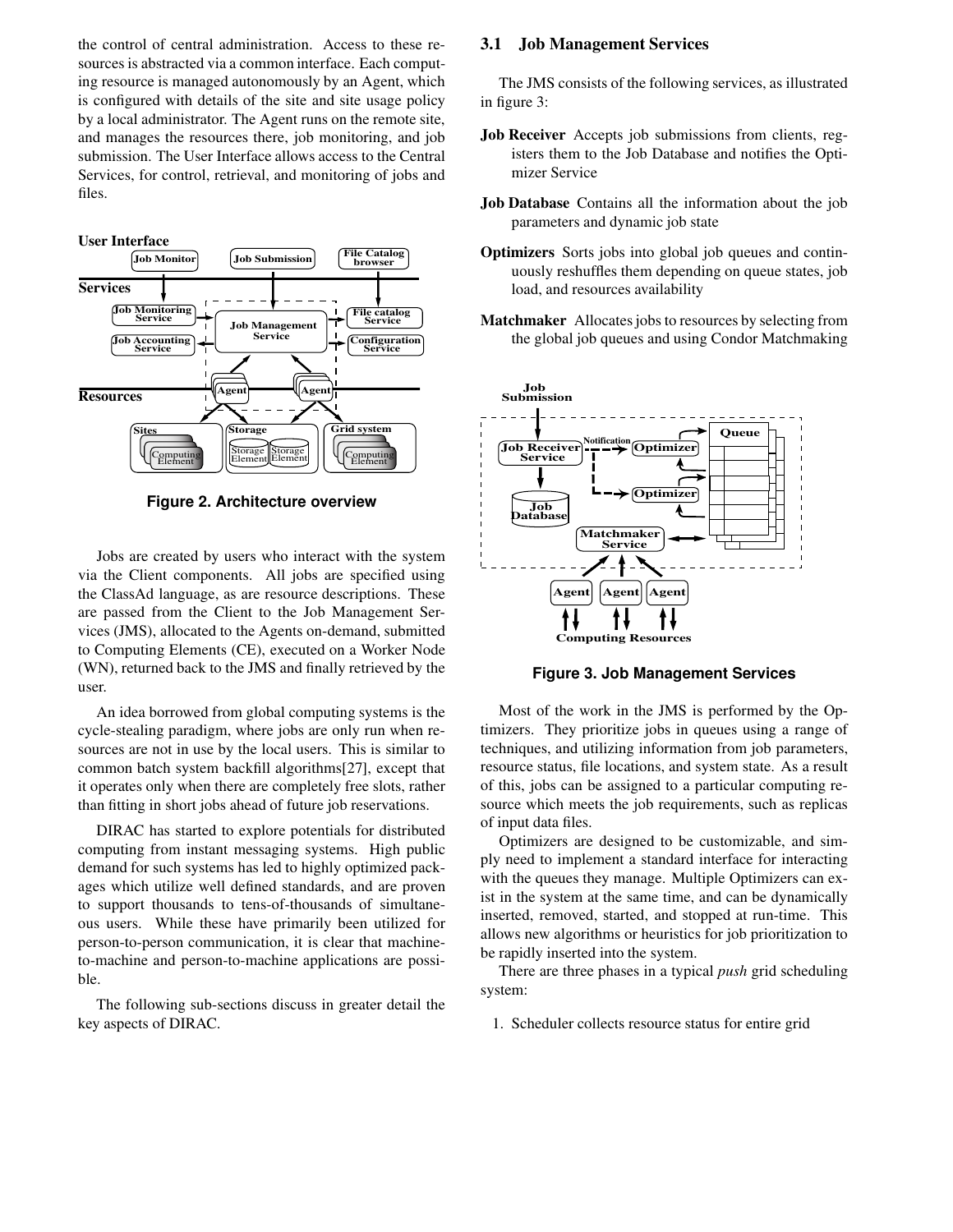- 2. Scheduler selects job allocation to resources
- 3. Scheduler submits jobs to resources

For phase one, all the information concerning the system needs to be made available at one place at one time. In a large, federated grid environment, this is often impractical, and information will often be unavailable, incorrect, or out of date. In the second phase, the choice of the best pairs of jobs and resources is an NP-complete problem and the size of this problem increases with the number of jobs and resources. This approach is often centralized, as in EDG[4], and does not scale well.

In contrast, the DIRAC *pull* strategy has the following phases:

- 1. Agent detects free computing resources
- 2. Agent requests job from Matchmaker
- 3. Matchmaker checks queues for appropriate match
- 4. Matchmaker returns best matching job to Agent

The previously difficult task of determining where free computing resources exist is now distributed to the local Agents (see section 3.2) which have an up to date view of the local system state. In phase 3, Condor Matchmaking is used. [23] The Matchmaker only compares one-on-one requirements, with a round-robin on each of the job queues until it finds a job which can run on that resource. This is an  $O(n)$  operation, with the worst case being all *n* jobs queued in the system are checked once against the resource characteristics defined in the job request.

Typically it is found that job requirements do not vary significantly within a system, therefore it is likely that a match will be made early on (that is, in less than *n* comparisons), even if jobs are randomly distributed among the queues. Both long matching time and the risk of job starvation can be avoided through the use of an appropriate Optimizer to move "best fit", "starving", or "high-priority" jobs to the front of the appropriate queue. This frees the match operation from necessarily considering all the jobs within the system. As reported elsewhere[12], this allows a mixture of standard and custom scheduling algorithms.

### **3.2 Agent**

The Agent is deployed on a computing resource and interacts directly with it. This Agent is completely under the control of the local site administrators and can be run and configured to operate in a variety of different ways, dependent upon site policy and capabilities. The Agent is easily deployable on a site and only needs outbound Internet connectivity in order to contact the DIRAC Services.

The Agent design includes a module container and a set of pluggable modules. The modules are executed in sequence. Typically a site runs several agents each having its own set of modules, for example job management modules or data management modules. This feature makes the DIRAC Agent very flexible, since new functionality can be added easily, and sites can choose which modules they wish to have running.

The most important of these Agent modules is the Job Request module, which monitors the state of the local computing resource and fetches jobs from the Matchmaker Service when it detects free slots. Upon job submission to the local batch system, it stores job parameters in a local database. This allows it to verify the status of the jobs and spot job failures. This information can also been checked by a lightweight tunneling service interface in the agent, provides by instant messaging technology (see section 4.4). This interface also allows users to interact directly with the agent.

#### **3.3 Computing Element**

The Computing Element is the abstracted view of a computing resource, providing a standard API for job execution and monitoring. Using this, an Agent can easily deal with heterogeneous computing resources. A Computing Element is modeled as a Head Node which manages a cluster of Worker Nodes. Such a system is assumed to have its own local scheduler and local queues.

At present, DIRAC provides CE interfaces to LSF, PBS, NQS, BQS, Sun Grid Engine, Condor, Globus, LCG, and stand-alone systems. Each implementation deals with translating the DIRAC job requirements to locally understood settings.

### **3.4 Data Management System**

There is a great deal of complexity in the DIRAC Data Management System which allows fault tolerant transfers, replication, registration, and meta-data access of data between computing sites and long term storage sites. The description here provides a brief outline of the three main components of this system.

**Storage Element** (SE) This is defined entirely by a host, a protocol, and a path. This definition is stored in the Configuration Service (see section 3.5), and can be used by any Agent or Job, either for retrieving files or uploading generated files/results. Protocols currently supported by the SE include: gridftp, bbftp, sftp, ftp, http, rfio or local disk access. The SE access API is similar to the Replica Manager interface of the EDG project.[20]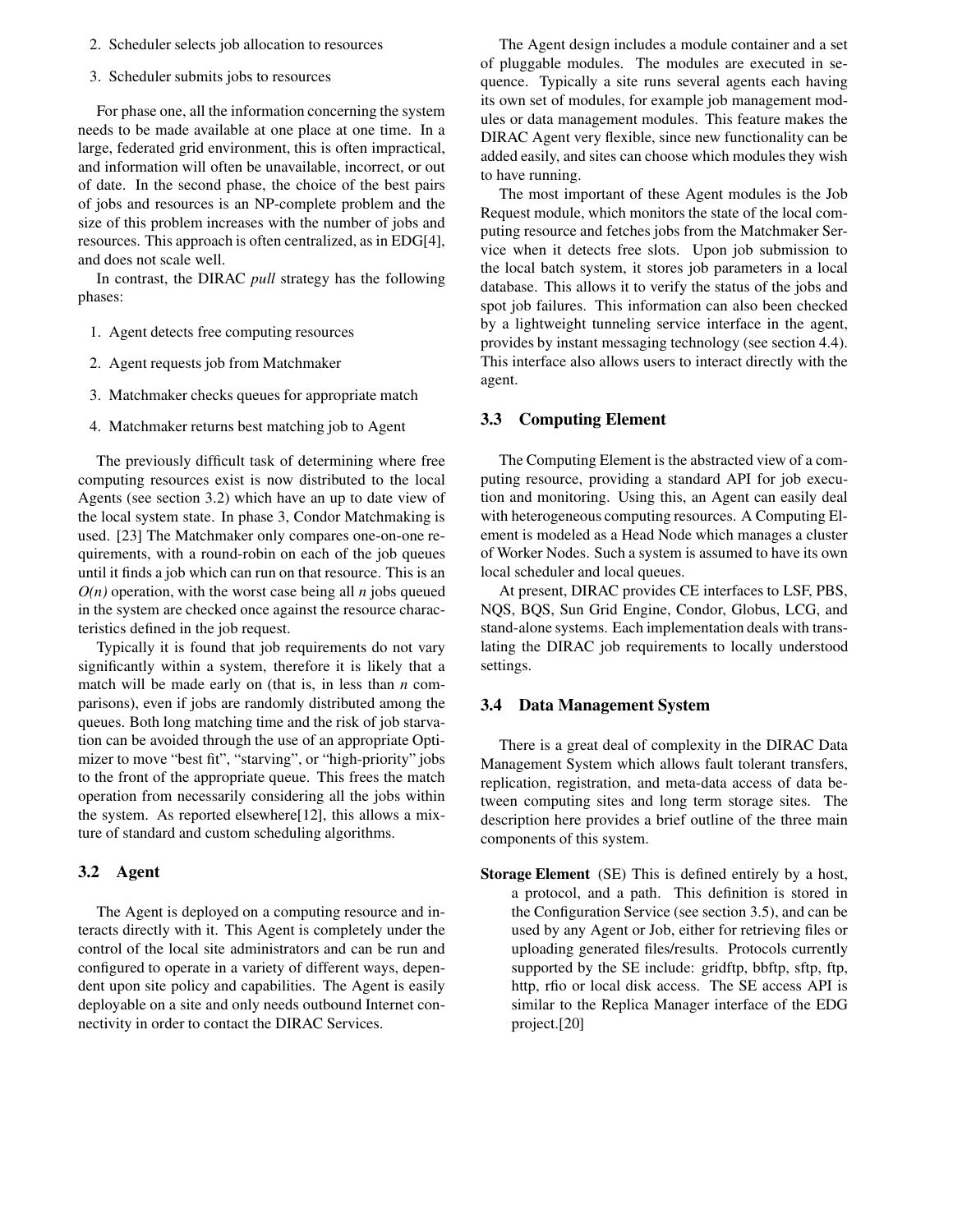- **File Catalogs** DIRAC defines a simple interface for locating physical files from aliases and universal file identifiers. This has made it possible to utilize two independent File Catalogs, one from the already existing LHCb File Database, and another using the AliEn File Catalog from the Alice project[1]. Catalogs can be used interchangeably. In the recent LHCb Data Challenge they were both filled with replica information in order to provide redundancy to this vital component of the data management system.
- **Reliable Data Transfer Service** Within a running job, all outgoing data transfers are registered as Transfer Requests in a transfer database local to each Agent. The requests contain all the necessary instructions to move a set of files in between the local storage and any of the SEs defined in the DIRAC system. Different replication, retry, and fail-over mechanisms exist to maximize the possibility of successfully transferring the data.

#### **3.5 Configuration Service**

It is a common challenge of distributed systems and Service Oriented Architectures to share information across the system. There is a network of Services, each of which need to configure themselves, and find out configuration information about the other Services. Users then need to know how to access those Services and work with them. When considering a Configuration and Information Service for DIRAC, it was felt that the existing mechanisms, such as UDDI[18], MDS[13], and R-GMA[28, 8], were powerful, yet complex, and required significant infrastructure to utilize.

In keeping with the principles of simplicity and lightweight implementation, a network-enabled categorized name/value pair system was implemented. Components which use the Configuration Service do so via a *Local Configuration Service* (LCS). This can get all information from a local file, from a remote service, or via a combination of the two.

It is possible to cache remote information and have alternate remote services, in the event one Configuration Service is not available. The semantics dictate that local values are always taken in preference to remote values. If a value is not found locally, the LCS will round-robin through the alternate Configuration Service sources.

### **4 Implementation Details**

The current implementation has been written largely in Python, due to the rich set of library modules available, its object oriented nature, and the ability rapidly prototype design ideas. All Client/Service and Agent/Service communication is done via XML-RPC calls, which are lightweight and fast. Furthermore, instantiating and exposing the API of a Service as a multi-threaded XML-RPC server in Python is extremely straight forward and robust. For all Service and Job state persistence, a MySQL database is used.

By keeping the implementation in Python, Clients and Agents only require a Python interpreter for installation. These components which are distributed to the users and computing centers are also very small — less than one megabyte compressed — which further facilitates a rapid installation or update of the software. Software required for jobs is installed in a *paratrooper* approach, which is to say that each job installs all software it requires, if it is not already available. This software is cached and made available for future jobs run by the same Agent.

The following expands on key implementation decisions which have contributed to the successful operation of DIRAC, such as failure tolerance, a robust and simple configuration service, and the use of instant messaging.

#### **4.1 Configuration Service Redundancy**

The Configuration Service is the backbone for coordinated access to information regarding the various DIRAC Services. Every component within DIRAC utilizes a Local Configuration Service. The duality of the file based information and the XML-RPC remote API allows an LCS to transparently use one or the other to acquire necessary information. Three strategies have been implemented to make this system robust:

- **Duplication** The central Configuration Service duplicates its information to a secondary server which hosts a backup service.
- **Fail-Over** The Local Configuration Service will fail-over once to the backup service if it fails to contact the primary service, and fail-over a second time to a file containing a saved (but possibly out of date) copy of the Configuration Service data. This second fail-over is essential in the case of network outages so the job may, for a time, proceed without contacting any remote services.
- **Caching** Value pairs and sections are cached locally on the first request, speeding up subsequent operations, and reducing the load on the Configuration Service.

While both the caching and file-based fail-over have the risk of utilizing incorrect, out of date information, this was considered preferable to outright job failure due to inability to access the service.

### **4.2 Service and Agent Watchdogs**

All Services and Agents are run under the *runit* daemon watchdog[25]. This provides numerous advantages over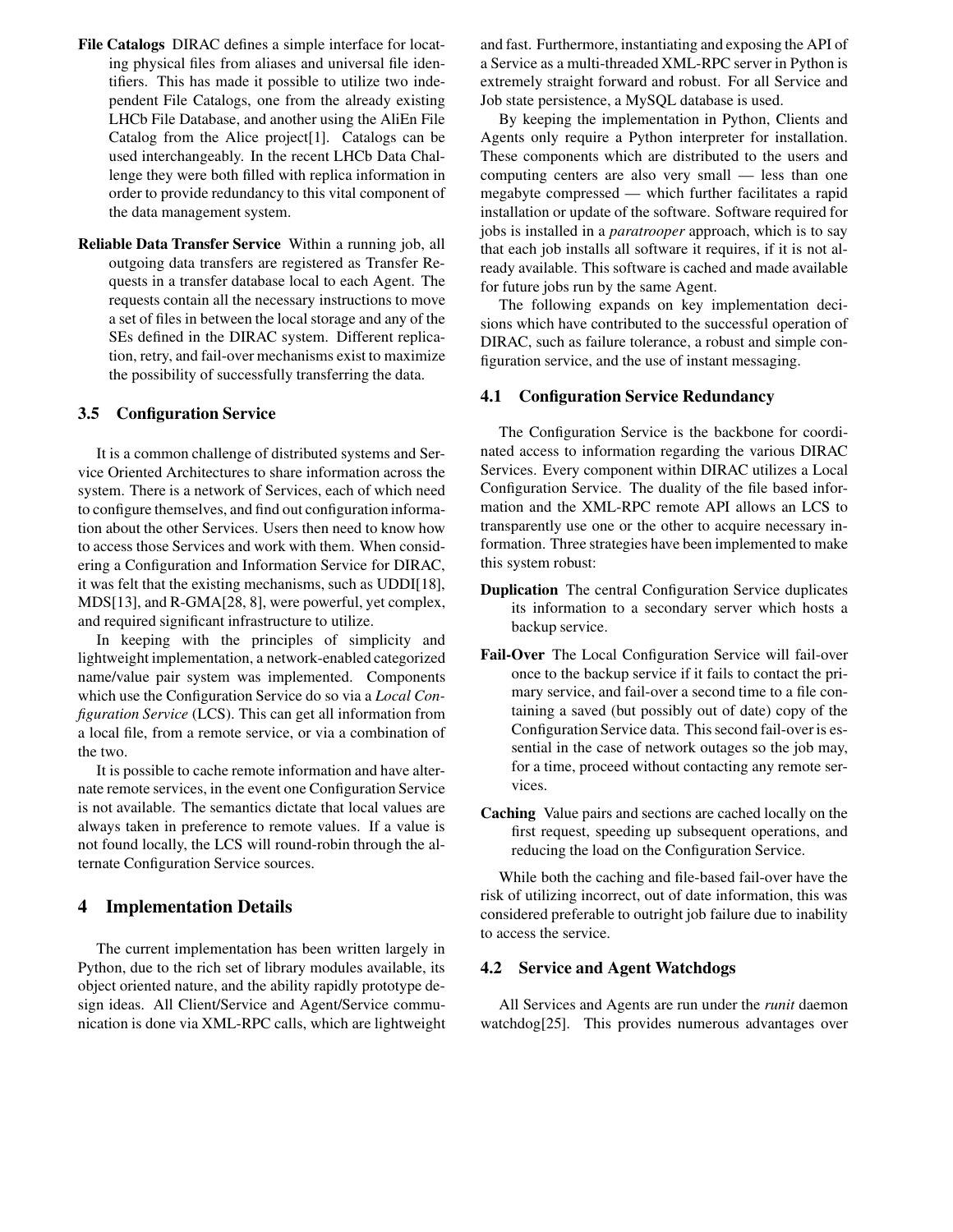cron jobs or sysv style init scripts. It ensures that the component will be restarted if it fails, or if the machine reboots. It also has advanced process management features which limit memory consumption and file handles, so one service cannot incapacitate an entire system. Automatic timestamping and rotation of log files facilitates debugging, and components can be paused, restarted, or temporarily disabled. Furthermore, none of this requires root access.

### **4.3 Job Watchdog and Wrapper**

For each job, a *wrapper* script prepares the execution environment, downloads the necessary data and reports to the Job Monitoring Service the Worker Node parameters. It then spawns a watchdog process. This process periodically checks the state of the job and sends a *heart beat* signal to the Monitoring Service. It can also provide a control channel to the job via an instant messaging interface (see section 4.4). At the end of the job, the watchdog process reports the job execution information, for example CPU time and memory consumed, to the Monitoring Service. Finally, it catches failed jobs and reports them appropriately.

#### **4.4 Instant Messaging in Grid Computing**

In order to provide asynchronous reliable messaging, DIRAC has incorporated an instant messaging protocol into all components of the system. While the DIRAC Services expose their APIs via XML-RPC, due to the simplicity, maturity, and robustness of this protocol, there is a need to expose a monitoring and control channel to the transient Agents and Jobs. No *a priori* information is available about where or when an Agent or Job will run, and local networks often will not allow Agents or Jobs to start an XML-RPC server that is externally accessible. This suggests a client-initiated dynamic and asynchronous communications framework should be used.

The Extensible Messaging and Presence Protocol (XMPP), now an IETF Internet Draft[19], is used in all four areas of DIRAC: User Interface,Jobs, Agents, and Services. XMPP provides standard instant messaging functionality, such as chat, group chat, broadcast message, and one-toone messaging. Furthermore, an RPC-like mechanism exists called Information/Query,(IQ) which can be used to expose an API of any XMPP entity. Finally, the *roster* mechanism facilitates automatic, real-time monitoring of XMPP entities via their *presence*.

The Services use XMPP in certain places where fault tolerant, asynchronous messaging is important. For example, the Job Receiver Service uses XMPP to notify the Optimizer Service when it receives a new job. When the Optimizer gets this message, it will then sort the new job into the appropriate queues, The IQ functionality has the potential to allow users to retrieve live information about running jobs, something which is critical for interactive tasks, or for job steering. It also greatly facilitates debugging and possible recovery of stuck jobs.

### **5 Working Experience**

The DIRAC system is being used for the LHCb Data Challenge 2004 (DC04), held from May to July 2004. The goal of DC04 is to validate the LHCb distributed computing model based on the combined use of the LCG and conventional computing centers. A large number of simulation jobs will be run, producing terabytes of data which will need to be redistributed to a network of computing centers for both organized (i.e. planned and predictable) and chaotic analysis of the results.

The system has operated smoothly with a sustained level of 2000 running jobs, and 600 gigabytes of data generated and replicated daily. Figure 1 shows the participating sites, and figure 4 shows a snapshot of the running job distribution. Using the *runsv* daemon control tools, discussed in section 4.2, once a site has installed DIRAC the Agents run autonomously, and restart after failures or reboots. The monitoring system allows the performance of various sites and the behavior of Agents and Jobs to be monitored by anyone, which in practice falls to a central team who can alert site administrators if problems are detected.



### **Figure 4. Snapshot of site distribution for running jobs during DC04**

At the time of writing the DIRAC system is managing tasks running directly at 20 computing centers, and at another 20 sites via the LCG network. These 40 sites provide a total of more than 3000 worker nodes. At this time, with 5000 jobs in the global queues, the Matchmaker responds to Agent job requests in 0.4 seconds, on average. More than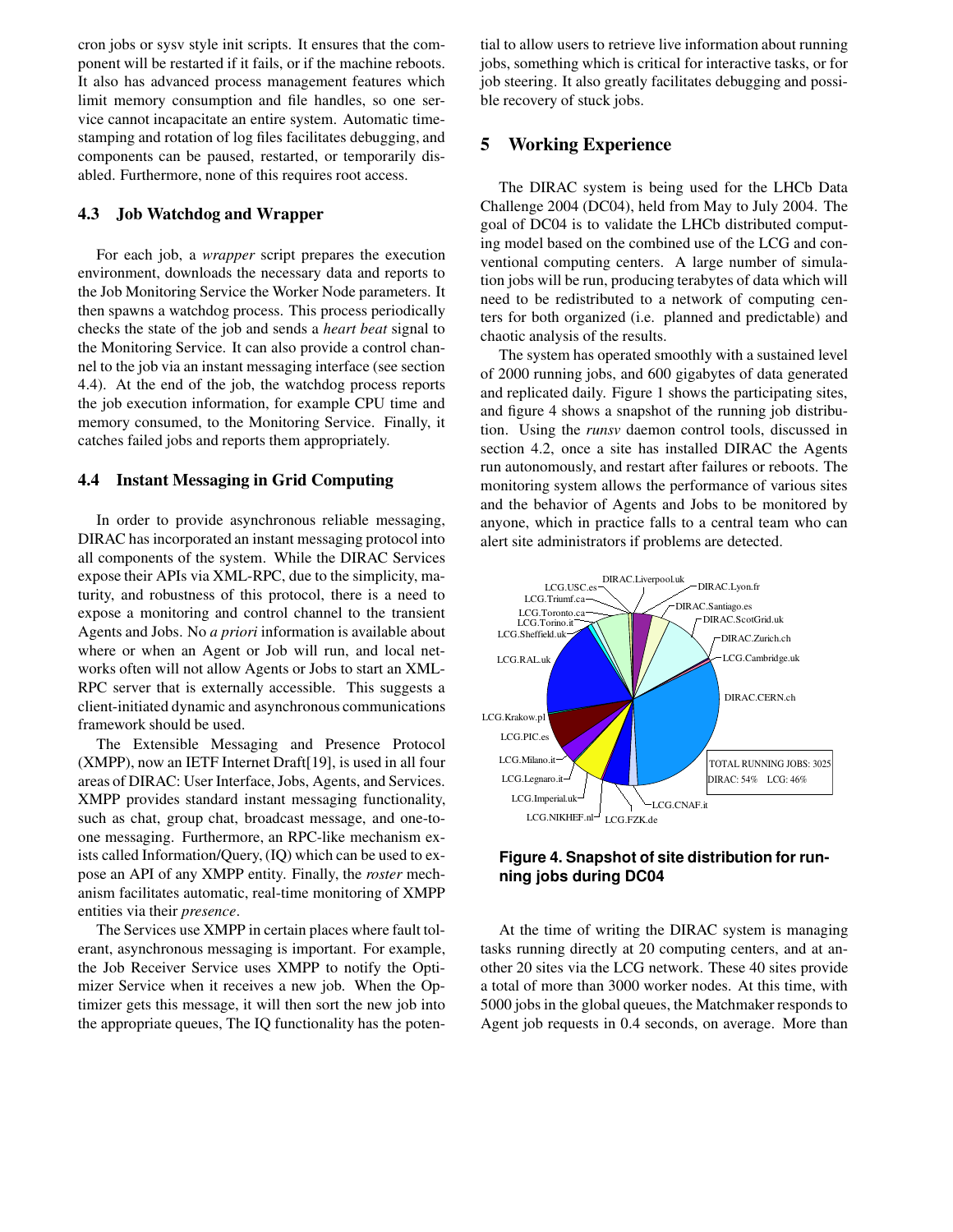40,000 jobs have been completed in the month of May with an average duration of 23 hours. In terms of storage capacity, during DC04 the system has produced, stored and transfered 20 terabytes of data. Each job produces about 400 megabytes, which is immediately replicated to several sites for redundancy and to facilitate later data analysis.

### **5.1 Interoperability with LCG**

DIRAC is able to make use of LCG by wrapping it in the standard DIRAC batch system interface. The task flow is similar to the one described in section 3, with the key difference that the job submitted to LCG is a generic DIRAC Agent installation script, rather than a specific DIRAC job. When the LCG job starts, the DIRAC Agent performs an auto-install and configure, then operatesin a *run-once* mode where it fetches and executes a single job. This is very similar to the Condor Glide-In concept.

Given the small size of the DIRAC Agent the overhead to do this is minimal, and it provides the advantage that any failure of the LCG job before the DIRAC job is fetched will have no consequence on the DIRAC job pool. The disadvantage is that it adds another layer to the processing chain, and prevents targeted submission of DIRAC jobs to LCG sites. While other approaches are still under investigation and development, this approach has been the most successful and allowed substantial use of the LCG resources with a low rate of failed jobs.

#### **5.2 Challenges**

The two greatest challenges with DIRAC have been monitoring job status for a large number of jobs, and managing data transfers. With tens of thousands of active jobs, spread across 40 or more sites, there are inevitable problems with network failures, power outages, incorrect configuration, and software crashes. In the early release of DIRAC this led to a build up of stalled jobs which claimed to be running but never completed. Tracking these jobs down and resubmitting them, as well as managing failed jobs and confirming that "successful" jobs really had completed all their steps, required the implementation of cross-checks and additional job monitoring, such as the *heart beat* mechanism, mentioned above.

Managing data transfers for such large quantities of data also proved challenging. In many cases network connections became backlogged, hung, or aborted transfers part way through. These problems occurred on both the client (sending) and server (receiving) side. Initially the bbftp protocol appeared to be the most reliable, but this shifted in favor of gridftp[2], although gridftp was much more difficult to install and use. The queued Transfer Request system with independent DIRAC Agents dedicated just to managing transfers (via the TransferAgent module) proved invaluable in providing reliable data transfers, possibly time delayed from the end of the job completion by several days.

### **6 Future Plans**

The service oriented architecture of DIRAC proved that the flexibility offered by this approach allows faster development of an integrated distributed system. The *pull* paradigm Agent/Service model has scaled well with a large and varying set of computing resources, therefore we see the future evolution of DIRAC along the lines of the services based architecture proposed by the ARDA working group at CERN[22] and broadly followed by the EGEE middle-ware development group[21]. This should allow DIRAC to be integrated seamlessly into the ARDA compliant third party services, possibly filling functionality gaps, or providing alternative service implementations. The use of two different File Catalogs in the DIRAC system is a good example of leveraging the developments of other projects, and being able to "swap" services, provided they implement a standard interface.

DIRAC currently operates in a trusted environment, and therefore has had only a minimal emphasis on security issues. A more comprehensive strategy is required for managing authentication and authorization of Agents, Users, Jobs, and Services. It is hoped that a TLS based mechanism can be put in place with encrypted and authenticated XML-RPC calls using some combination of the GridSite project[10], and the Clarens Grid Enabled Web Services Framework, from the CERN CMS project.

While the *pull* model works well for parameter sweep tasks, such as the physics simulations conducted during DC04, it remains to be seen if individual analysis tasks, which are more chaotic by nature, and require good response time guarantees, will operate effectively. A new class of Optimizer is planned which will allocate timecritical jobs to high priority global queues in order that they be run in a timely fashion.

Expanded use of the XMPP instant messaging framework should allow both Jobs and Agents to expose a Service interface, via the XMPP IQ mechanisms. This has great promise for user interactivity, and real-time monitoring and control of Agents and Jobs.

Furthermore, with this Service interface to Agents, a peer-to-peer network of directly interacting Agents is envisioned. This would reduce, and possibly even eventually eliminate, the reliance on the Central Services, as Agents could dynamically load-balance by taking extra jobs from overloaded sites.